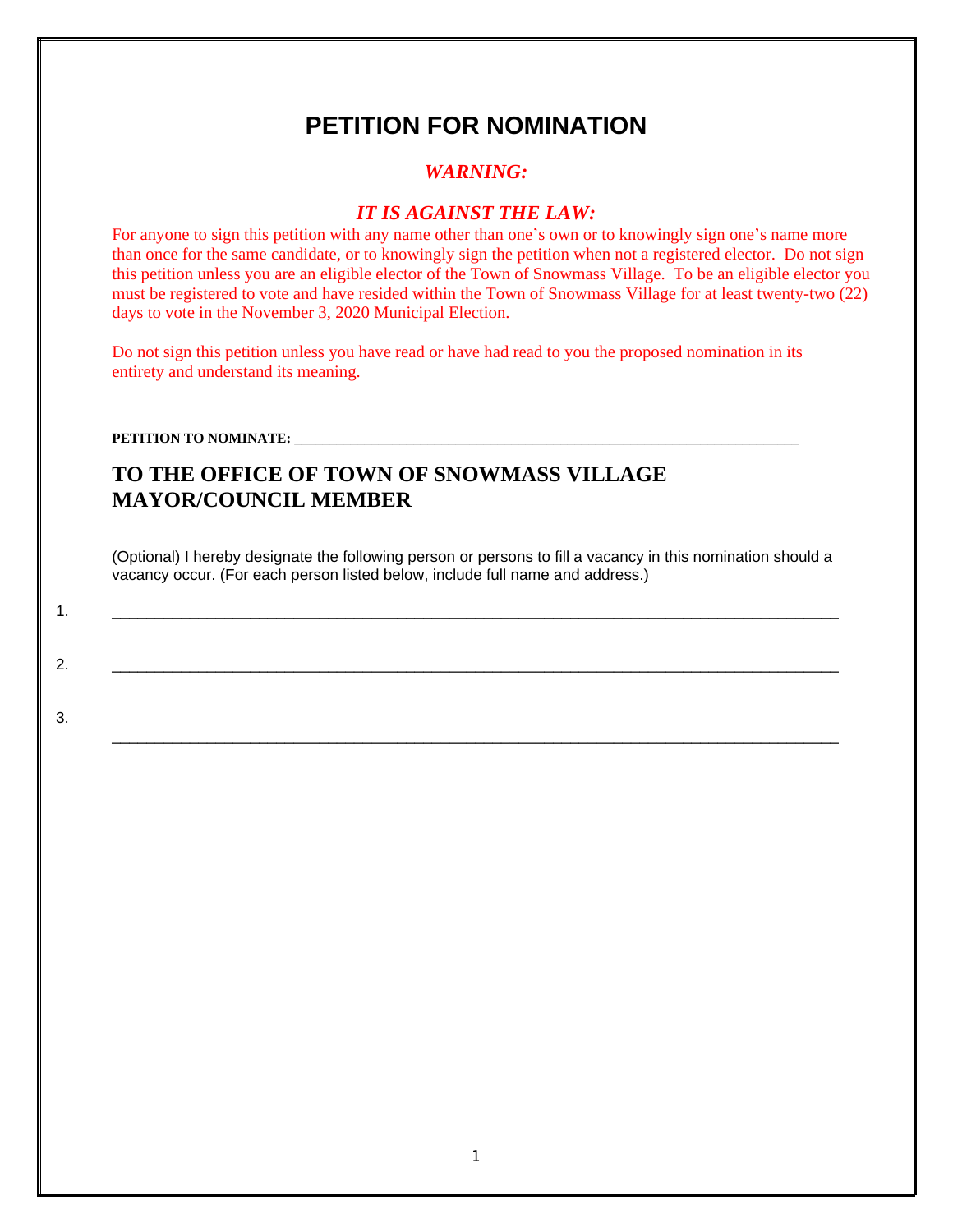#### *IT IS AGAINST THE LAW:*

For anyone to sign this petition with any name other than one's own or to knowingly sign one's name more than once for the same candidate, or to knowingly sign the petition when not a registered elector. Do not sign this petition unless you are an eligible elector of the Town of Snowmass Village. To be an eligible elector you must be registered to vote and have resided within the Town of Snowmass Village for at least twenty-two (22) days to vote in the November 3, 2020 Municipal Election.

Do not sign this petition unless you have read or have had read to you the proposed nomination in its entirety and understand its meaning.

We, the undersigned registered electors of the Town of Snowmass Village, Colorado, hereby petition to nominate

(name of candidate), who resides at the following street

address:  $\blacksquare$  Town of Snowmass address: Village to serve as *Town of Snowmass Village Mayor/Council Member* subject to the Regular Municipal Election to be held on the 6th day of November, 2018. **(At least 10 qualified signatures required).**

1. PRINT LAST NAME | PRINT FIRST NAME | MI | COUNTY | DATE SIGNED (M/D/Y) RESIDENCE STREET ADDRESS CITY SIGNATURE

2.

| PRINT LAST NAME          | PRINT FIRST NAME |             | MI | <b>COUNTY</b>    | DATE SIGNED (M/D/Y) |
|--------------------------|------------------|-------------|----|------------------|---------------------|
| RESIDENCE STREET ADDRESS |                  | <b>CITY</b> |    | <b>SIGNATURE</b> |                     |

3.

| PRINT LAST NAME          | <b>PRINT FIRST NAME</b> |             | MI | <b>COUNTY</b>    | DATE SIGNED (M/D/Y) |
|--------------------------|-------------------------|-------------|----|------------------|---------------------|
| RESIDENCE STREET ADDRESS |                         | <b>CITY</b> |    | <b>SIGNATURE</b> |                     |

| PRINT LAST NAME          | <b>PRINT FIRST NAME</b> |             | MI | <b>COUNTY</b>    | DATE SIGNED (M/D/Y) |
|--------------------------|-------------------------|-------------|----|------------------|---------------------|
| RESIDENCE STREET ADDRESS |                         | <b>CITY</b> |    | <b>SIGNATURE</b> |                     |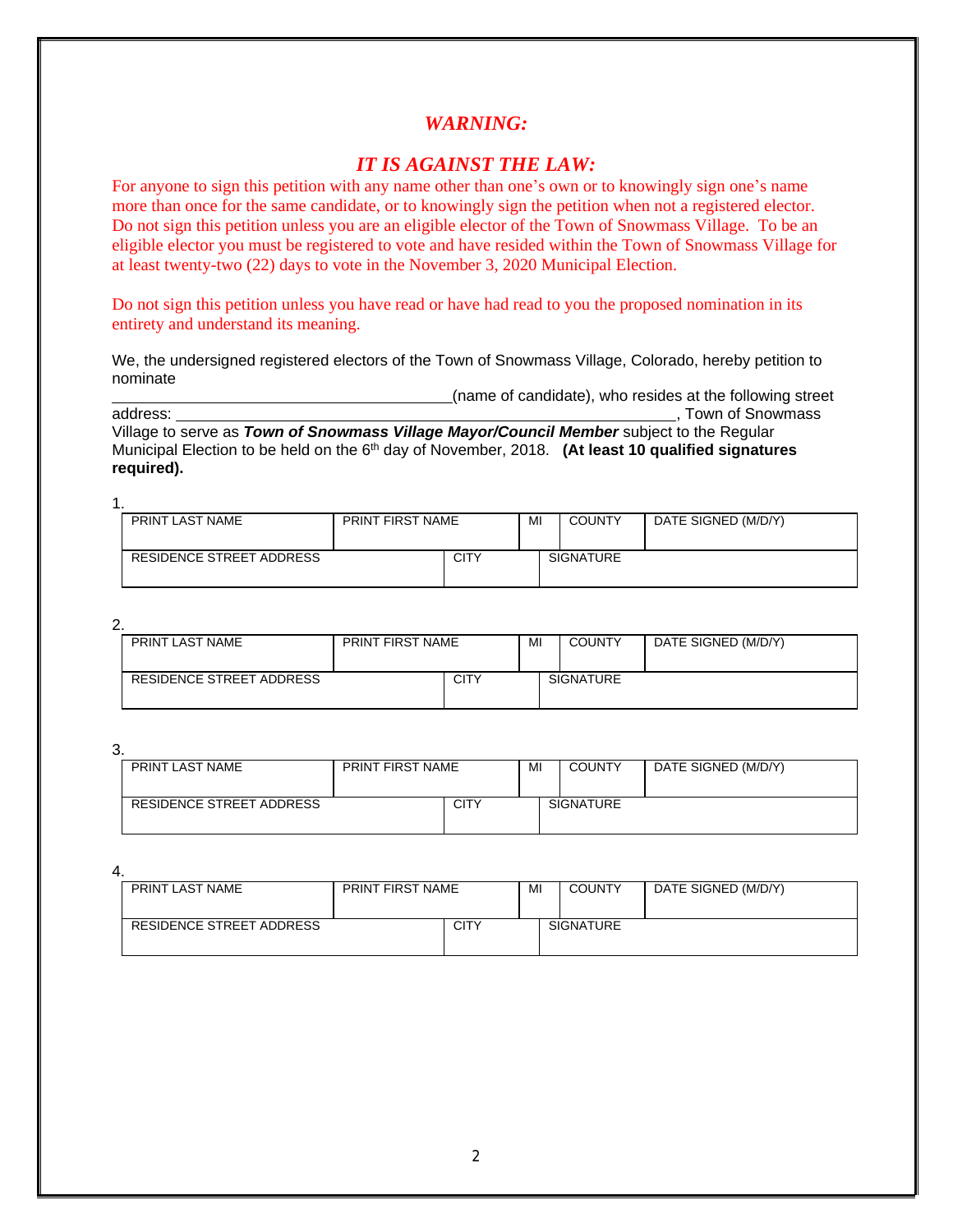### *IT IS AGAINST THE LAW:*

For anyone to sign this petition with any name other than one's own or to knowingly sign one's name more than once for the same candidate, or to knowingly sign the petition when not a registered elector. Do not sign this petition unless you are an eligible elector of the Town of Snowmass Village. To be an eligible elector you must be registered to vote and have resided within the Town of Snowmass Village for at least twenty-two (22) days to vote in the November 3 2020 Municipal Election.

Do not sign this petition unless you have read or have had read to you the proposed nomination in its entirety and understand its meaning.

We, the undersigned registered electors of the Town of Snowmass Village, Colorado, hereby petition to nominate

(name of candidate), who resides at the following street

address:  $\blacksquare$  , Town of Snowmass address:

Village, Colorado, to serve as *Town of Snowmass Village Mayor/Council Member* subject to the Regular Municipal Election to be held on the 6th day of November, 2018. **(At least 10 qualified signatures required).**

5.

| PRINT LAST NAME          | PRINT FIRST NAME |      | MI | <b>COUNTY</b>    | DATE SIGNED (M/D/Y) |
|--------------------------|------------------|------|----|------------------|---------------------|
| RESIDENCE STREET ADDRESS |                  | CITY |    | <b>SIGNATURE</b> |                     |

6.

| PRINT LAST NAME          | <b>PRINT FIRST NAME</b> |             | MI | <b>COUNTY</b>    | DATE SIGNED (M/D/Y) |
|--------------------------|-------------------------|-------------|----|------------------|---------------------|
| RESIDENCE STREET ADDRESS |                         | <b>CITY</b> |    | <b>SIGNATURE</b> |                     |

7.

| PRINT LAST NAME          | PRINT FIRST NAME |             | MI | <b>COUNTY</b>    | DATE SIGNED (M/D/Y) |
|--------------------------|------------------|-------------|----|------------------|---------------------|
| RESIDENCE STREET ADDRESS |                  | <b>CITY</b> |    | <b>SIGNATURE</b> |                     |

| PRINT LAST NAME          | <b>PRINT FIRST NAME</b> |             | MI | <b>COUNTY</b>    | DATE SIGNED (M/D/Y) |
|--------------------------|-------------------------|-------------|----|------------------|---------------------|
| RESIDENCE STREET ADDRESS |                         | <b>CITY</b> |    | <b>SIGNATURE</b> |                     |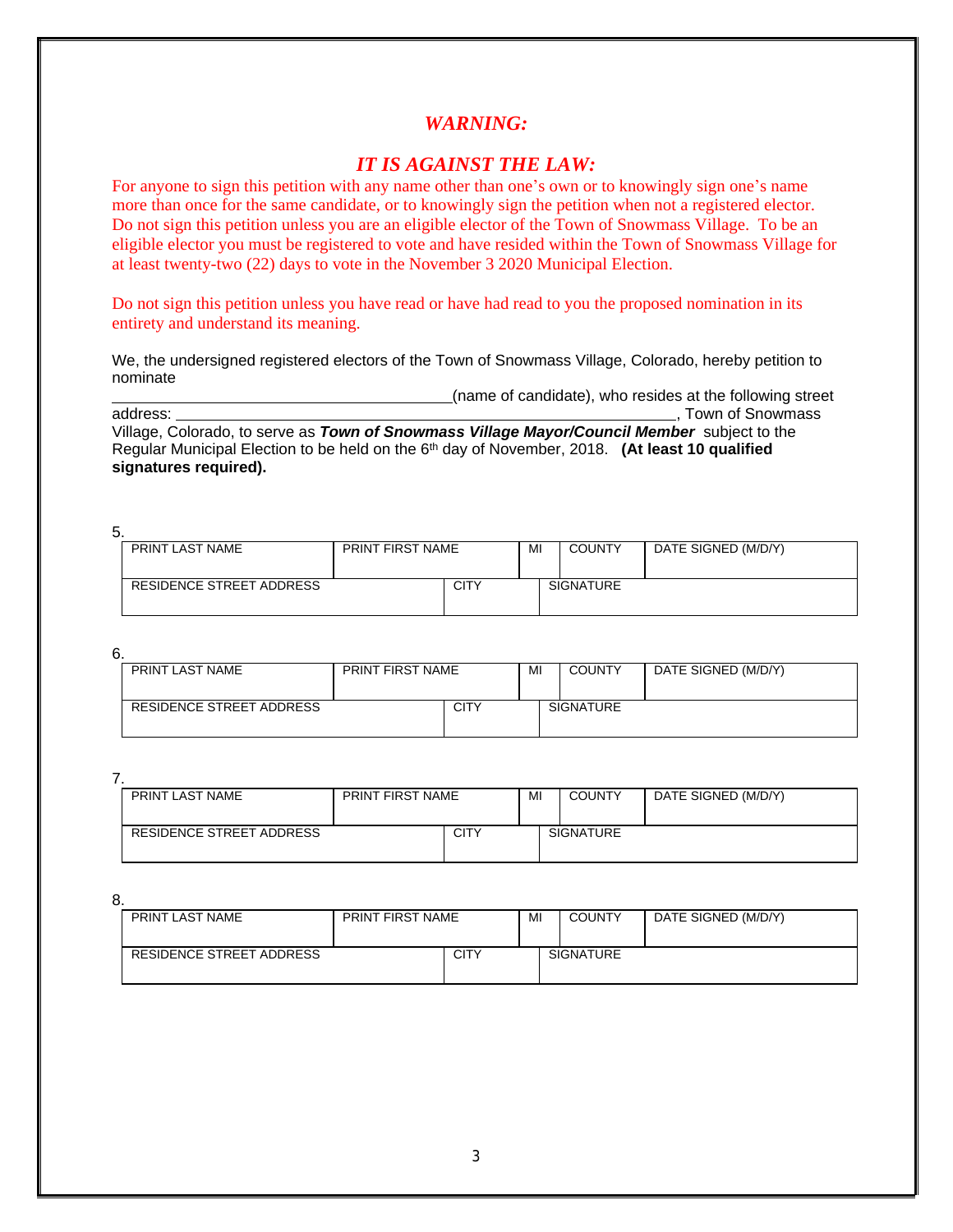## *WARNING: IT IS AGAINST THE LAW:*

For anyone to sign this petition with any name other than one's own or to knowingly sign one's name more than once for the same candidate, or to knowingly sign the petition when not a registered elector. Do not sign this petition unless you are an eligible elector of the Town of Snowmass Village. To be an eligible elector you must be registered to vote and have resided within the Town of Snowmass Village for at least twenty-two (22) days to vote in the November 3, 2020 Municipal Election.

Do not sign this petition unless you have read or have had read to you the proposed nomination in its entirety and understand its meaning.

We, the undersigned registered electors of the Town of Snowmass Village, Colorado, hereby petition to nominate

(name of candidate), who resides at the following street address:<br>address:<br>Town of Snowmass

, Town of Snowmass

Village, Colorado, to serve as *Town of Snowmass Village Mayor/Council Member* subject to the Regular Municipal Election to be held on the 6<sup>th</sup> day of November, 2018 **(At least 10 qualified signatures required).**

9. PRINT LAST NAME | PRINT FIRST NAME | MI | COUNTY | DATE SIGNED (M/D/Y) RESIDENCE STREET ADDRESS CITY SIGNATURE

10.

| . .<br>PRINT LAST NAME   | <b>PRINT FIRST NAME</b> |      | MI | <b>COUNTY</b>    | DATE SIGNED (M/D/Y) |
|--------------------------|-------------------------|------|----|------------------|---------------------|
|                          |                         |      |    |                  |                     |
|                          |                         |      |    |                  |                     |
| RESIDENCE STREET ADDRESS |                         | CITY |    | <b>SIGNATURE</b> |                     |
|                          |                         |      |    |                  |                     |
|                          |                         |      |    |                  |                     |

11.

| PRINT LAST NAME          | <b>PRINT FIRST NAME</b> |             | MI | <b>COUNTY</b>    | DATE SIGNED (M/D/Y) |
|--------------------------|-------------------------|-------------|----|------------------|---------------------|
| RESIDENCE STREET ADDRESS |                         | <b>CITY</b> |    | <b>SIGNATURE</b> |                     |

| PRINT LAST NAME          | <b>PRINT FIRST NAME</b> |             | MI | <b>COUNTY</b>    | DATE SIGNED (M/D/Y) |
|--------------------------|-------------------------|-------------|----|------------------|---------------------|
| RESIDENCE STREET ADDRESS |                         | <b>CITY</b> |    | <b>SIGNATURE</b> |                     |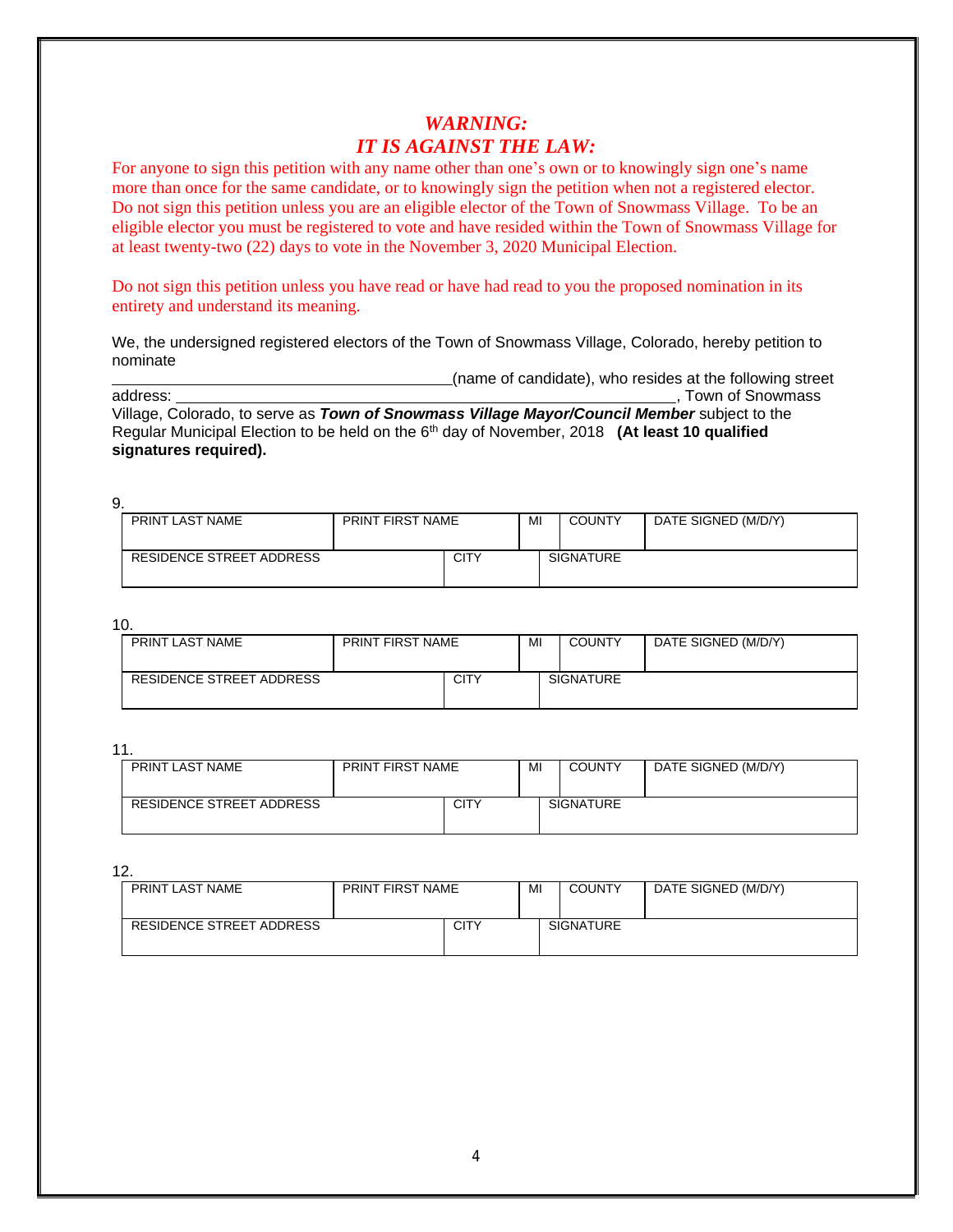#### *IT IS AGAINST THE LAW:*

For anyone to sign this petition with any name other than one's own or to knowingly sign one's name more than once for the same candidate, or to knowingly sign the petition when not a registered elector. Do not sign this petition unless you are an eligible elector of the Town of Snowmass Village. To be an eligible elector you must be registered to vote and have resided within the Town of Snowmass Village for at least twenty-two (22) days to vote in the November 3, 2020 Municipal Election.

Do not sign this petition unless you have read or have had read to you the proposed nomination in its entirety and understand its meaning.

We, the undersigned registered electors of the Town of Snowmass Village, Colorado, hereby petition to nominate

(name of candidate), who resides at the following street

address:  $\blacksquare$  Town of Snowmass address:

Village, Colorado, to serve as *Town of Snowmass Village Mayor/Council Member* subject to the Regular Municipal Election to be held on the 6th day of November, 2018. **(At least 10 qualified signatures required).**

13.

| <u>.</u>                 |                         |             |    |                  |                     |
|--------------------------|-------------------------|-------------|----|------------------|---------------------|
| PRINT LAST NAME          | <b>PRINT FIRST NAME</b> |             | MI | <b>COUNTY</b>    | DATE SIGNED (M/D/Y) |
|                          |                         |             |    |                  |                     |
| RESIDENCE STREET ADDRESS |                         | <b>CITY</b> |    | <b>SIGNATURE</b> |                     |
|                          |                         |             |    |                  |                     |
|                          |                         |             |    |                  |                     |

14.

| PRINT LAST NAME          | <b>PRINT FIRST NAME</b> |             | MI | <b>COUNTY</b>    | DATE SIGNED (M/D/Y) |
|--------------------------|-------------------------|-------------|----|------------------|---------------------|
| RESIDENCE STREET ADDRESS |                         | <b>CITY</b> |    | <b>SIGNATURE</b> |                     |

15.

| PRINT LAST NAME          | <b>PRINT FIRST NAME</b> |             | MI | <b>COUNTY</b>    | DATE SIGNED (M/D/Y) |
|--------------------------|-------------------------|-------------|----|------------------|---------------------|
| RESIDENCE STREET ADDRESS |                         | <b>CITY</b> |    | <b>SIGNATURE</b> |                     |

| PRINT LAST NAME          | <b>PRINT FIRST NAME</b> |             | MI | <b>COUNTY</b>    | DATE SIGNED (M/D/Y) |
|--------------------------|-------------------------|-------------|----|------------------|---------------------|
| RESIDENCE STREET ADDRESS |                         | <b>CITY</b> |    | <b>SIGNATURE</b> |                     |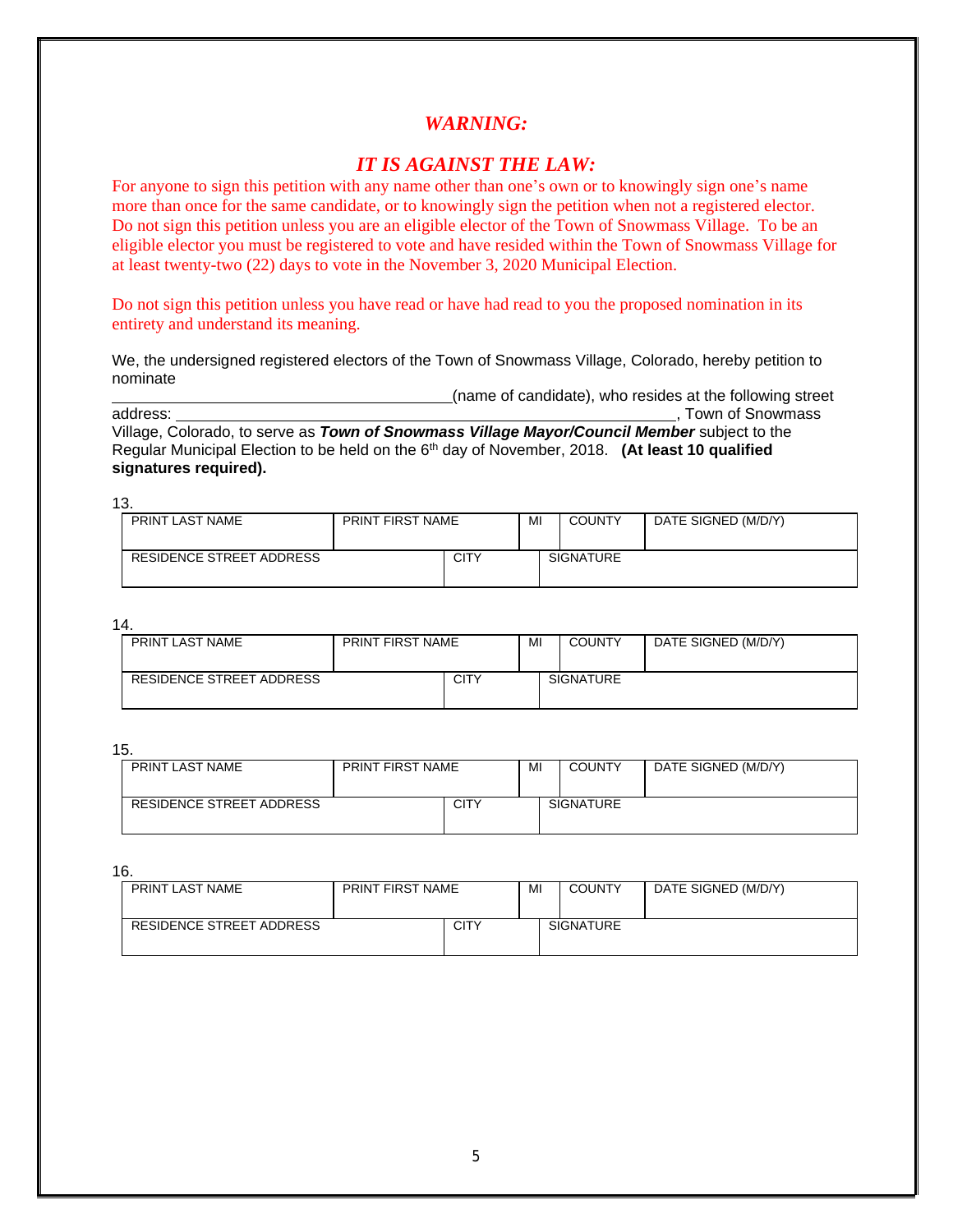## *WARNING: IT IS AGAINST THE LAW:*

For anyone to sign this petition with any name other than one's own or to knowingly sign one's name more than once for the same candidate, or to knowingly sign the petition when not a registered elector. Do not sign this petition unless you are an eligible elector of the Town of Snowmass Village. To be an eligible elector you must be registered to vote and have resided within the Town of Snowmass Village for at least twenty-two (22) days to vote in the November 36, 2020 Municipal Election.

Do not sign this petition unless you have read or have had read to you the proposed nomination in its entirety and understand its meaning.

We, the undersigned registered electors of the Town of Snowmass Village, Colorado, hereby petition to nominate

(name of candidate), who resides at the following street address:<br>address:<br>Town of Snowmass

, Town of Snowmass Village, Colorado, to serve as *Town of Snowmass Village Mayor/Council Member* subject to the Regular Municipal Election to be held on the 6th day of November, 2018. **(At least 10 qualified** 

**signatures required).**

| ''.                      |                  |  |    |                  |                     |
|--------------------------|------------------|--|----|------------------|---------------------|
| PRINT LAST NAME          | PRINT FIRST NAME |  | MI | <b>COUNTY</b>    | DATE SIGNED (M/D/Y) |
|                          |                  |  |    |                  |                     |
|                          |                  |  |    |                  |                     |
| RESIDENCE STREET ADDRESS | CITY             |  |    | <b>SIGNATURE</b> |                     |
|                          |                  |  |    |                  |                     |

18.

 $17$ 

| PRINT LAST NAME          | <b>PRINT FIRST NAME</b> |      | MI | <b>COUNTY</b>    | DATE SIGNED (M/D/Y) |
|--------------------------|-------------------------|------|----|------------------|---------------------|
| RESIDENCE STREET ADDRESS |                         | CITY |    | <b>SIGNATURE</b> |                     |

19.

| .                        |                         |             |    |                  |                     |  |  |
|--------------------------|-------------------------|-------------|----|------------------|---------------------|--|--|
| PRINT LAST NAME          | <b>PRINT FIRST NAME</b> |             | MI | <b>COUNTY</b>    | DATE SIGNED (M/D/Y) |  |  |
|                          |                         |             |    |                  |                     |  |  |
|                          |                         |             |    |                  |                     |  |  |
|                          |                         |             |    |                  |                     |  |  |
| RESIDENCE STREET ADDRESS |                         | <b>CITY</b> |    | <b>SIGNATURE</b> |                     |  |  |
|                          |                         |             |    |                  |                     |  |  |
|                          |                         |             |    |                  |                     |  |  |
|                          |                         |             |    |                  |                     |  |  |
|                          |                         |             |    |                  |                     |  |  |

| PRINT LAST NAME          | <b>PRINT FIRST NAME</b> |             | MI | <b>COUNTY</b>    | DATE SIGNED (M/D/Y) |
|--------------------------|-------------------------|-------------|----|------------------|---------------------|
| RESIDENCE STREET ADDRESS |                         | <b>CITY</b> |    | <b>SIGNATURE</b> |                     |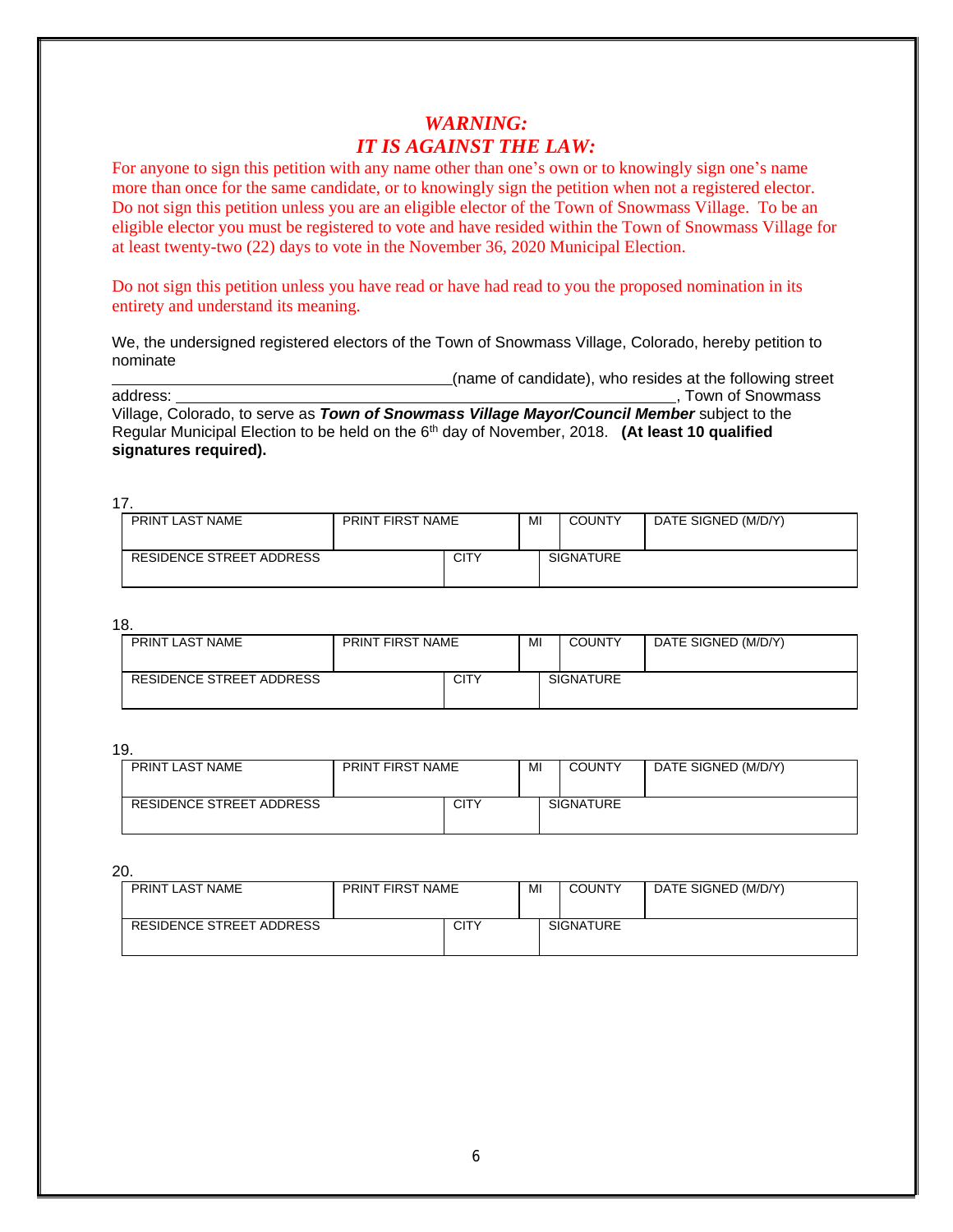### *IT IS AGAINST THE LAW:*

For anyone to sign this petition with any name other than one's own or to knowingly sign one's name more than once for the same candidate, or to knowingly sign the petition when not a registered elector. Do not sign this petition unless you are an eligible elector of the Town of Snowmass Village. To be an eligible elector you must be registered to vote and have resided within the Town of Snowmass Village for at least twenty-two (22) days to vote in the November 3, 2020 Municipal Election.

Do not sign this petition unless you have read or have had read to you the proposed nomination in its entirety and understand its meaning.

We, the undersigned registered electors of the Town of Snowmass Village, Colorado, hereby petition to nominate

(name of candidate), who resides at the following street address:<br>address: Town of Snowmass <sub>-</sub>, Town of Snowmass Village, Colorado, to serve as *Town of Snowmass Village Mayor/Council Member* subject to the Regular Municipal Election to be held on the 6<sup>th</sup> day of November, 2018. **(At least 10 qualified signatures required).**

21.

| PRINT LAST NAME          | <b>PRINT FIRST NAME</b> |             | MI | <b>COUNTY</b>    | DATE SIGNED (M/D/Y) |
|--------------------------|-------------------------|-------------|----|------------------|---------------------|
| RESIDENCE STREET ADDRESS |                         | <b>CITY</b> |    | <b>SIGNATURE</b> |                     |

22.

| PRINT LAST NAME          | <b>PRINT FIRST NAME</b> |             | MI | <b>COUNTY</b>    | DATE SIGNED (M/D/Y) |
|--------------------------|-------------------------|-------------|----|------------------|---------------------|
| RESIDENCE STREET ADDRESS |                         | <b>CITY</b> |    | <b>SIGNATURE</b> |                     |

23.

| PRINT LAST NAME          | <b>PRINT FIRST NAME</b> |             | MI | <b>COUNTY</b>    | DATE SIGNED (M/D/Y) |
|--------------------------|-------------------------|-------------|----|------------------|---------------------|
| RESIDENCE STREET ADDRESS |                         | <b>CITY</b> |    | <b>SIGNATURE</b> |                     |

| PRINT LAST NAME          | <b>PRINT FIRST NAME</b> |      | MI | <b>COUNTY</b>    | DATE SIGNED (M/D/Y) |
|--------------------------|-------------------------|------|----|------------------|---------------------|
| RESIDENCE STREET ADDRESS |                         | CITY |    | <b>SIGNATURE</b> |                     |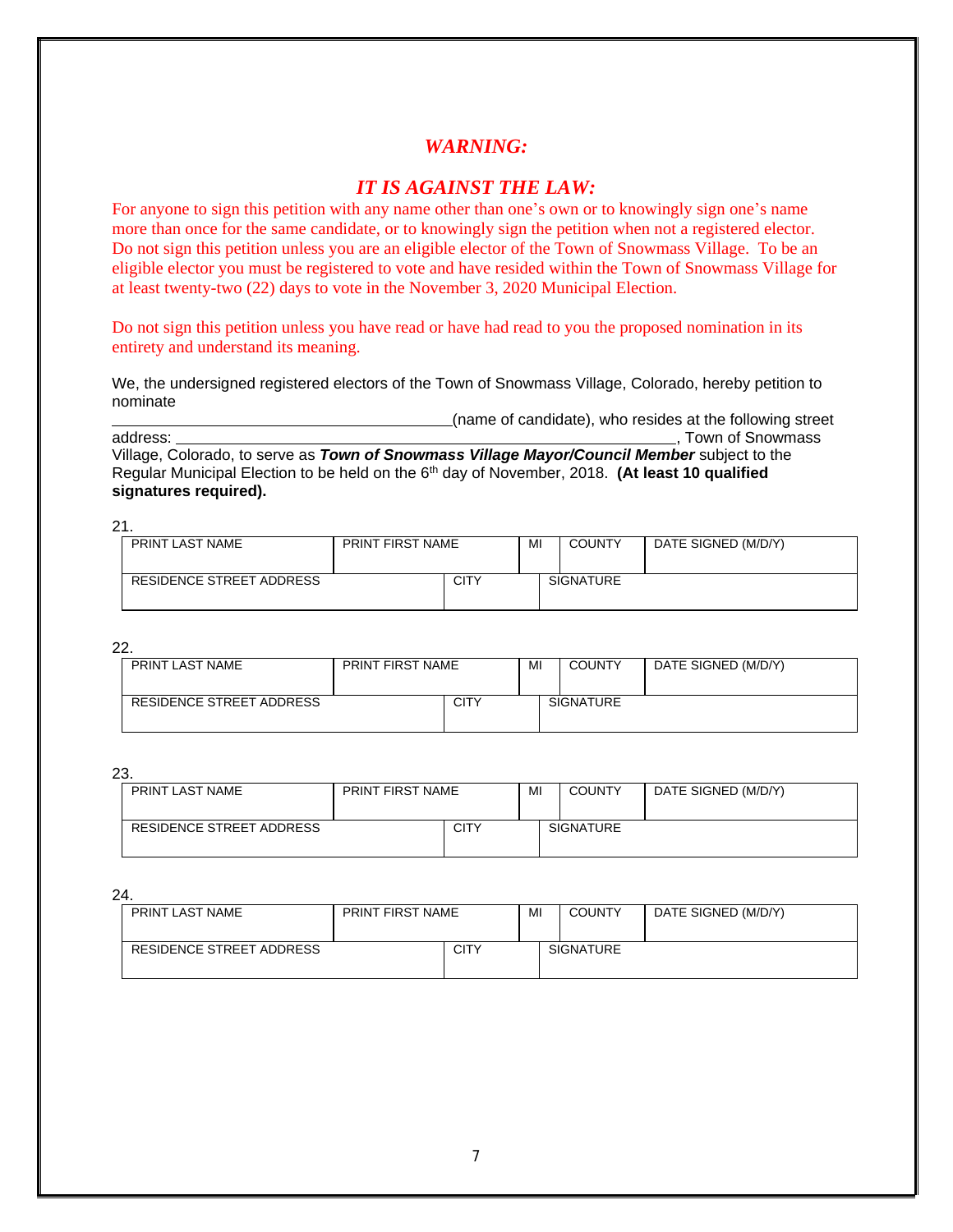## *WARNING: IT IS AGAINST THE LAW:*

For anyone to sign this petition with any name other than one's own or to knowingly sign one's name more than once for the same candidate, or to knowingly sign the petition when not a registered elector. Do not sign this petition unless you are an eligible elector of the Town of Snowmass Village. To be an eligible elector you must be registered to vote and have resided within the Town of Snowmass Village for at least twenty-two (22) days to vote in the November 3, 2020 Municipal Election.

Do not sign this petition unless you have read or have had read to you the proposed nomination in its entirety and understand its meaning.

We, the undersigned registered electors of the Town of Snowmass Village, Colorado, hereby petition to nominate

(name of candidate), who resides at the following street

, Town of Snowmass

Village, Colorado, to serve as *Town of Snowmass Village Mayor/Council Member* subject to the Regular Municipal Election to be held on the 6<sup>th</sup> day of November, 2018. **(At least 10 qualified signatures required).**

25.

| PRINT LAST NAME          | <b>PRINT FIRST NAME</b> |             | MI | <b>COUNTY</b>    | DATE SIGNED (M/D/Y) |
|--------------------------|-------------------------|-------------|----|------------------|---------------------|
| RESIDENCE STREET ADDRESS |                         | <b>CITY</b> |    | <b>SIGNATURE</b> |                     |

26.

| PRINT LAST NAME          | <b>PRINT FIRST NAME</b> |             | MI | <b>COUNTY</b>    | DATE SIGNED (M/D/Y) |
|--------------------------|-------------------------|-------------|----|------------------|---------------------|
| RESIDENCE STREET ADDRESS |                         | <b>CITY</b> |    | <b>SIGNATURE</b> |                     |

27.

| - - -                    |                         |      |    |                  |                     |  |  |
|--------------------------|-------------------------|------|----|------------------|---------------------|--|--|
| PRINT LAST NAME          | <b>PRINT FIRST NAME</b> |      | MI | <b>COUNTY</b>    | DATE SIGNED (M/D/Y) |  |  |
|                          |                         |      |    |                  |                     |  |  |
|                          |                         |      |    |                  |                     |  |  |
|                          |                         |      |    |                  |                     |  |  |
| RESIDENCE STREET ADDRESS |                         | CITY |    | <b>SIGNATURE</b> |                     |  |  |
|                          |                         |      |    |                  |                     |  |  |
|                          |                         |      |    |                  |                     |  |  |
|                          |                         |      |    |                  |                     |  |  |
|                          |                         |      |    |                  |                     |  |  |

| PRINT LAST NAME          | <b>PRINT FIRST NAME</b> |      | MI | <b>COUNTY</b>    | DATE SIGNED (M/D/Y) |  |
|--------------------------|-------------------------|------|----|------------------|---------------------|--|
| RESIDENCE STREET ADDRESS |                         | CITY |    | <b>SIGNATURE</b> |                     |  |
|                          |                         |      |    |                  |                     |  |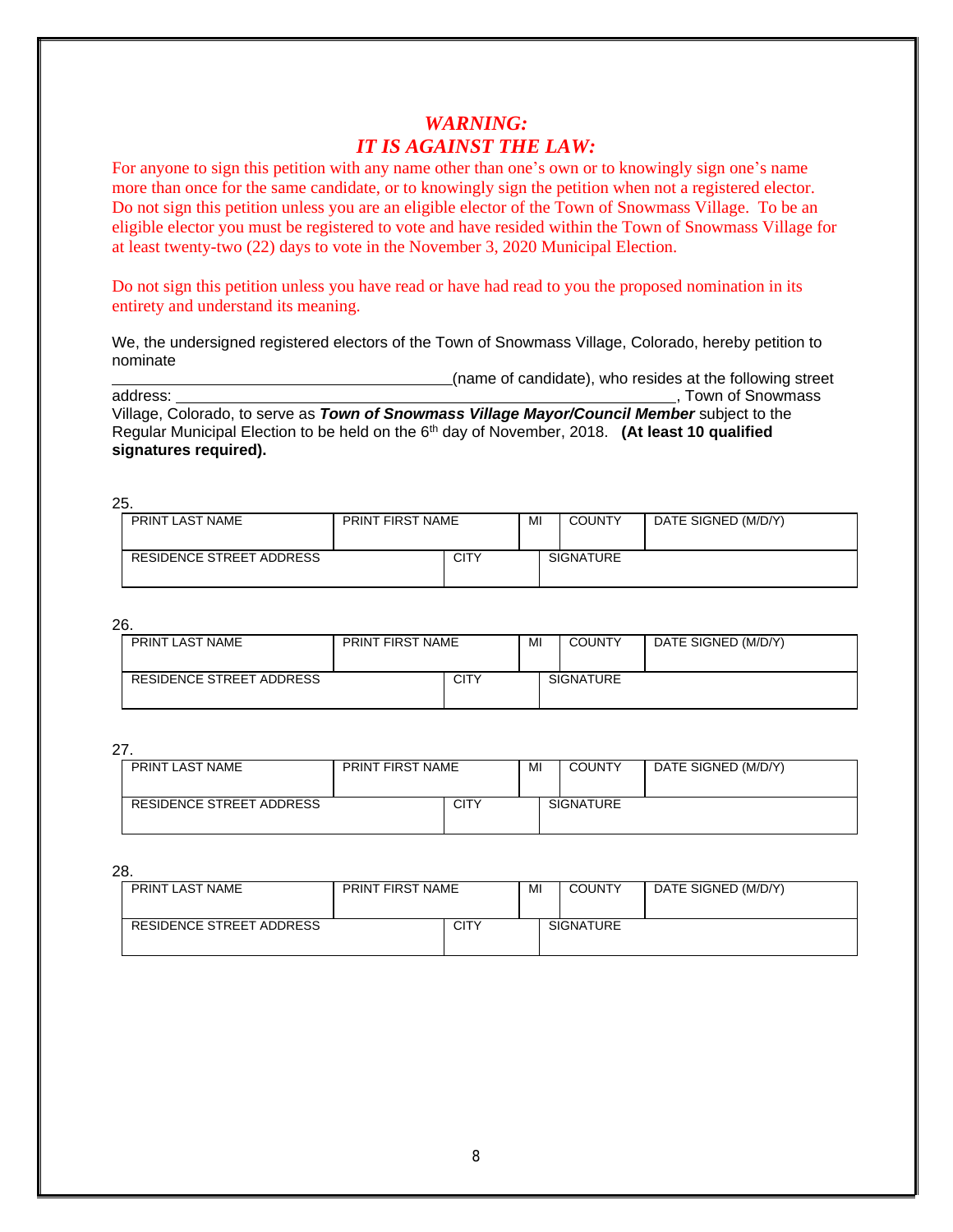#### PETITION TO NOMINATE

#### **TO THE OFFICE OF TOWN OF SNOWMASS VILLAGE MAYOR/COUNCIL MEMBER**

#### **AFFIDAVIT OF CIRCULATOR**

#### **I do solemnly affirm under penalty of perjury that:**

- I have read and understand the laws governing the circulation of petitions;
- I was a resident of Colorado, a citizen of the United States, and at least 18 years of age at the time this section of the petition was circulated and signed by the listed electors;
- I circulated this section of the petition;
- Each signature on this petition was affixed in my presence;
- Each signature on this petition is the signature of the person whose name it purports to be;
- To the best of my knowledge and belief each of the persons signing this petition section was, at the time of signing, an eligible elector; and
- I have not paid or will not in the future pay and I believe that no other person has paid or will pay, directly or indirectly, any money or other thing of value to any signer for the purpose of inducing or causing such signer to affix his or her signature to the petition.

**Circulator Name** (please print)

| $Cn$ cannot realist (picase print)                                                                                                                 |            |                 |                   |  |
|----------------------------------------------------------------------------------------------------------------------------------------------------|------------|-----------------|-------------------|--|
|                                                                                                                                                    |            |                 |                   |  |
| Last Name                                                                                                                                          | First Name |                 |                   |  |
| Permanent Residence Address (or location if homeless)                                                                                              |            |                 |                   |  |
|                                                                                                                                                    |            |                 |                   |  |
|                                                                                                                                                    |            |                 |                   |  |
| Street name and number (no P.O. Boxes)                                                                                                             | City/Town  | County          | Zip Code<br>State |  |
| Sign and Date in the Presence of a Notary                                                                                                          |            |                 |                   |  |
|                                                                                                                                                    |            |                 |                   |  |
|                                                                                                                                                    |            |                 |                   |  |
| Signature of Circulator                                                                                                                            |            | Date of Signing |                   |  |
|                                                                                                                                                    |            |                 |                   |  |
| A NOTARY PUBLIC MUST COMPLETE THE FOLLOWING SECTION:<br>STATE OF COLORADO                                                                          |            |                 |                   |  |
| COUNTY OF                                                                                                                                          |            |                 |                   |  |
| Subscribed and affirmed before me this $\frac{y}{y}$ day of $\frac{y}{y}$ , $\frac{y}{y}$ by $\frac{y}{y}$ Printed name of <b>Circulator</b> above |            |                 |                   |  |
|                                                                                                                                                    |            |                 |                   |  |
| Signature (and Title) of Notary / Official Administering Oath:                                                                                     |            |                 |                   |  |
|                                                                                                                                                    |            |                 |                   |  |
|                                                                                                                                                    |            |                 |                   |  |
|                                                                                                                                                    |            |                 |                   |  |
|                                                                                                                                                    |            |                 |                   |  |
|                                                                                                                                                    |            | [seal]          |                   |  |
|                                                                                                                                                    |            |                 |                   |  |
|                                                                                                                                                    |            |                 |                   |  |